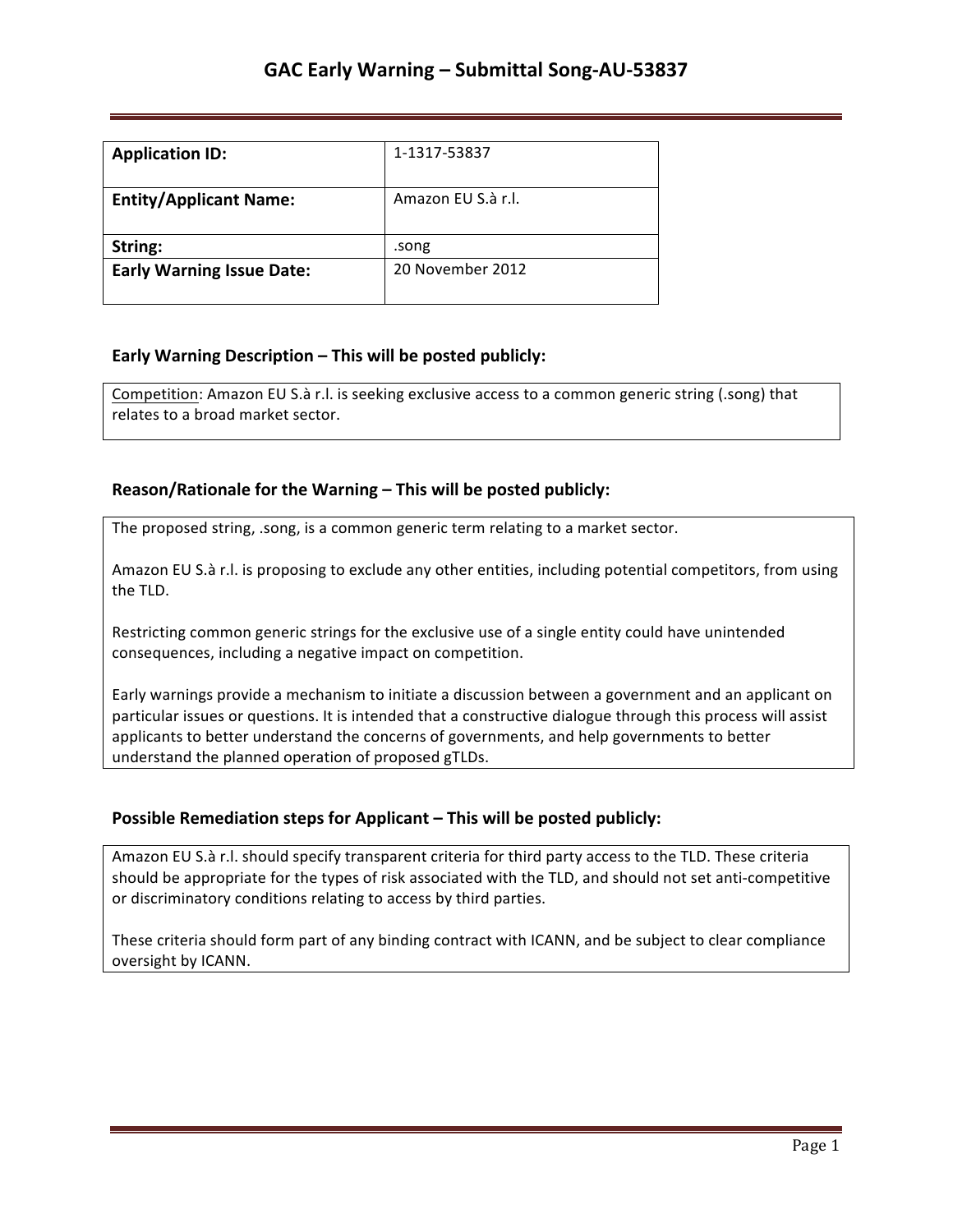### **Further Notes from GAC Member(s) (Optional) – This will be posted publicly:**

This Early Warning is from the Department of Broadband, Communications and the Digital Economy (DBCDE), on behalf of the Australian Government. In the first instance, communications and responses to this early warning should be emailed to gacearlywarning@gac.icann.org, with the text "Australian EW" and the application ID in the subject field.

# **INFORMATION FOR APPLICANTS**

## **About GAC Early Warning**

The GAC Early Warning is a notice only. It is not a formal objection, nor does it directly lead to a process that can result in rejection of the application. However, a GAC Early Warning should be taken seriously as it raises the likelihood that the application could be the subject of GAC Advice on New gTLDs or of a formal objection at a later stage in the process. Refer to section 1.1.2.4 of the Applicant Guidebook (http://newgtlds.icann.org/en/applicants/agb) for more information on GAC Early Warning.

## **Instructions if you receive the Early Warning**

**ICANN** strongly encourages you work with relevant parties as soon as possible to address the concerns voiced in the GAC Early Warning.

### **Asking questions about your GAC Early Warning**

If you have questions or need clarification about your GAC Early Warning, please contact gacearlywarning@gac.icann.org. As highlighted above, ICANN strongly encourages you to contact gacearlywarning@gac.icann.org as soon as practicable regarding the issues identified in the Early Warning. 

### **Continuing with your application**

If you choose to continue with the application, then the "Applicant's Response" section below should be completed. In this section, you should notify the GAC of intended actions, including the expected completion date. This completed form should then be sent to gacearlywarning@gac.icann.org. If your remediation steps involve submitting requests for changes to your application, see the change request process at http://newgtlds.icann.org/en/applicants/customer-service/change-requests.

In the absence of a response, ICANN will continue to process the application as submitted.

### **Withdrawing your application**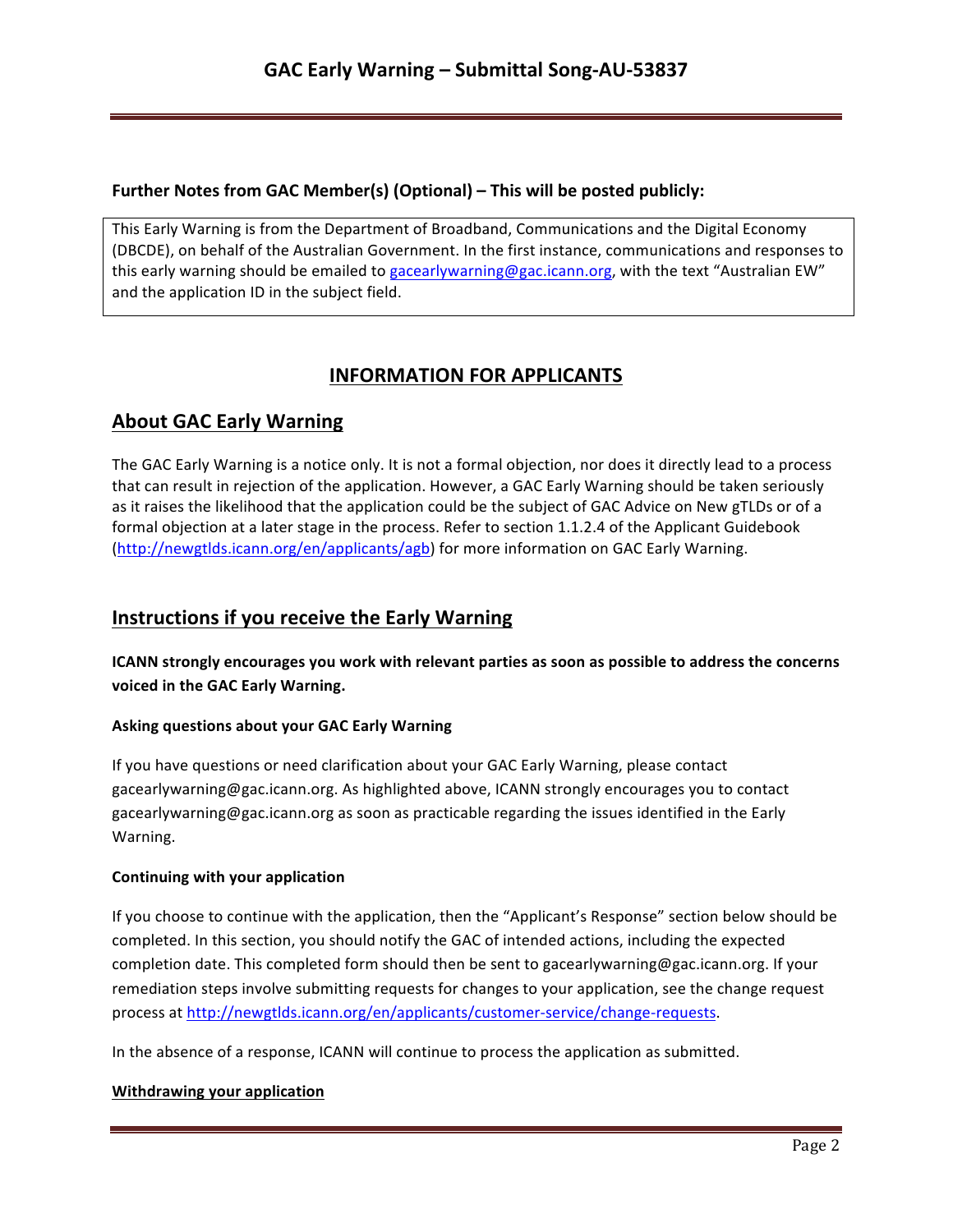# GAC Early Warning - Submittal Song-AU-53837

If you choose to withdraw your application within the 21-day window to be eligible for a refund of 80% of the evaluation fee (USD 148,000), please follow the withdrawal process published at http://newgtlds.icann.org/en/applicants/customer-service/withdrawal-refund. Note that an application can still be withdrawn after the 21-day time period; however, the available refund amount is reduced. See section 1.5 of the Applicant Guidebook.

For questions please contact: **gacearlywarning@gac.icann.org** 

### **Applicant Response:**